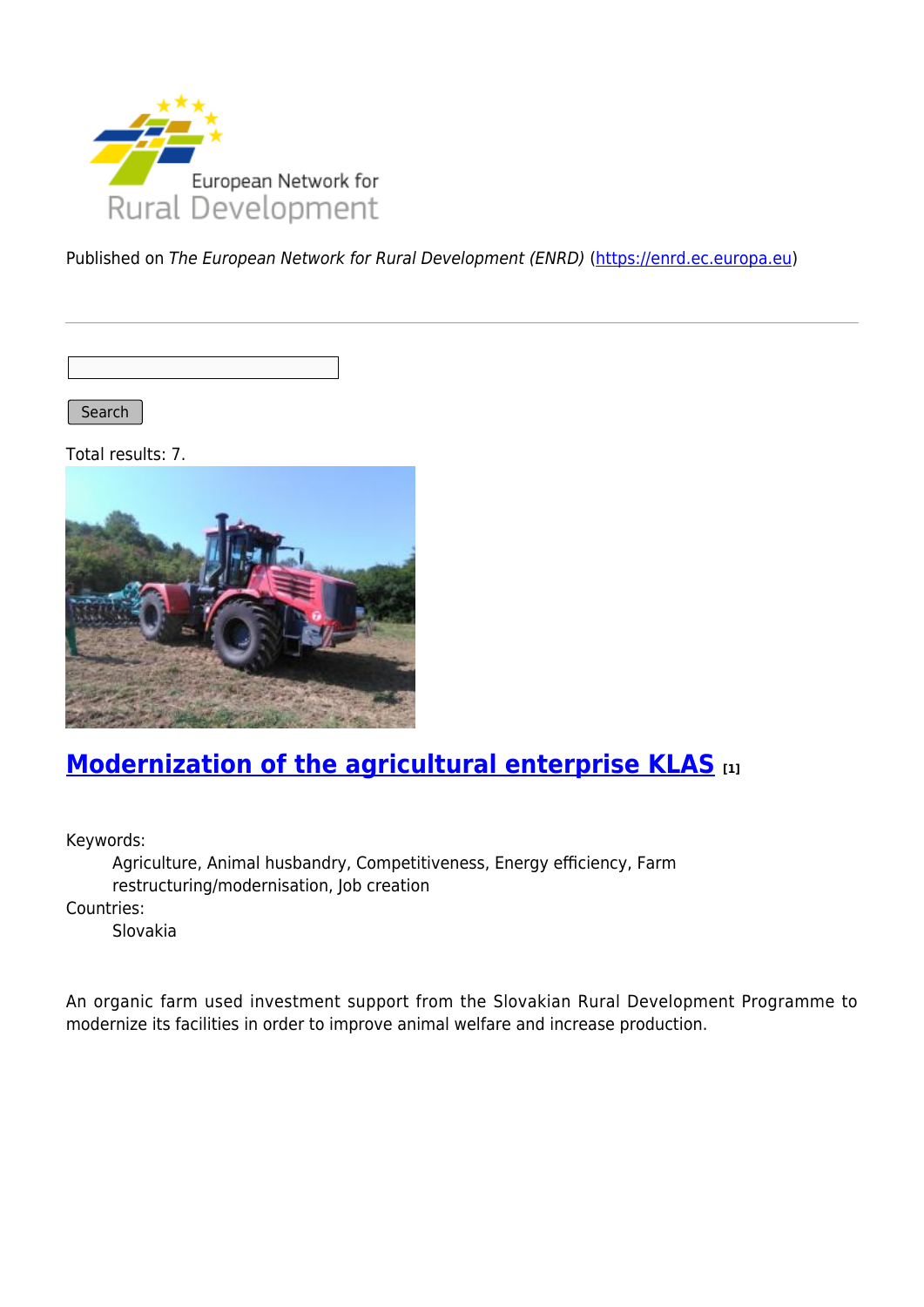

# **[Cooperation to establish a dairy supply chain in Slovakia](https://enrd.ec.europa.eu/projects-practice/cooperation-establish-dairy-supply-chain-slovakia_en) [2]**

Keywords:

Animal husbandry, Competitiveness, Cooperation, Farm restructuring/modernisation, Job creation, Short supply chains & local markets

Countries:

Slovakia

A partnership between farms and a cooperative to modernise the production of dairy products and establish their own short supply chain.



### **[Pecivarne Liptovsky Hradok Ltd. – Confectionary](https://enrd.ec.europa.eu/projects-practice/pecivarne-liptovsky-hradok-ltd-confectionary-manufacturer-invests-modern_en) [manufacturer invests in modern production equipment](https://enrd.ec.europa.eu/projects-practice/pecivarne-liptovsky-hradok-ltd-confectionary-manufacturer-invests-modern_en) [3]**

Keywords:

Competitiveness, Entrepreneurship, Job creation, Product quality, Rural business Countries:

Slovakia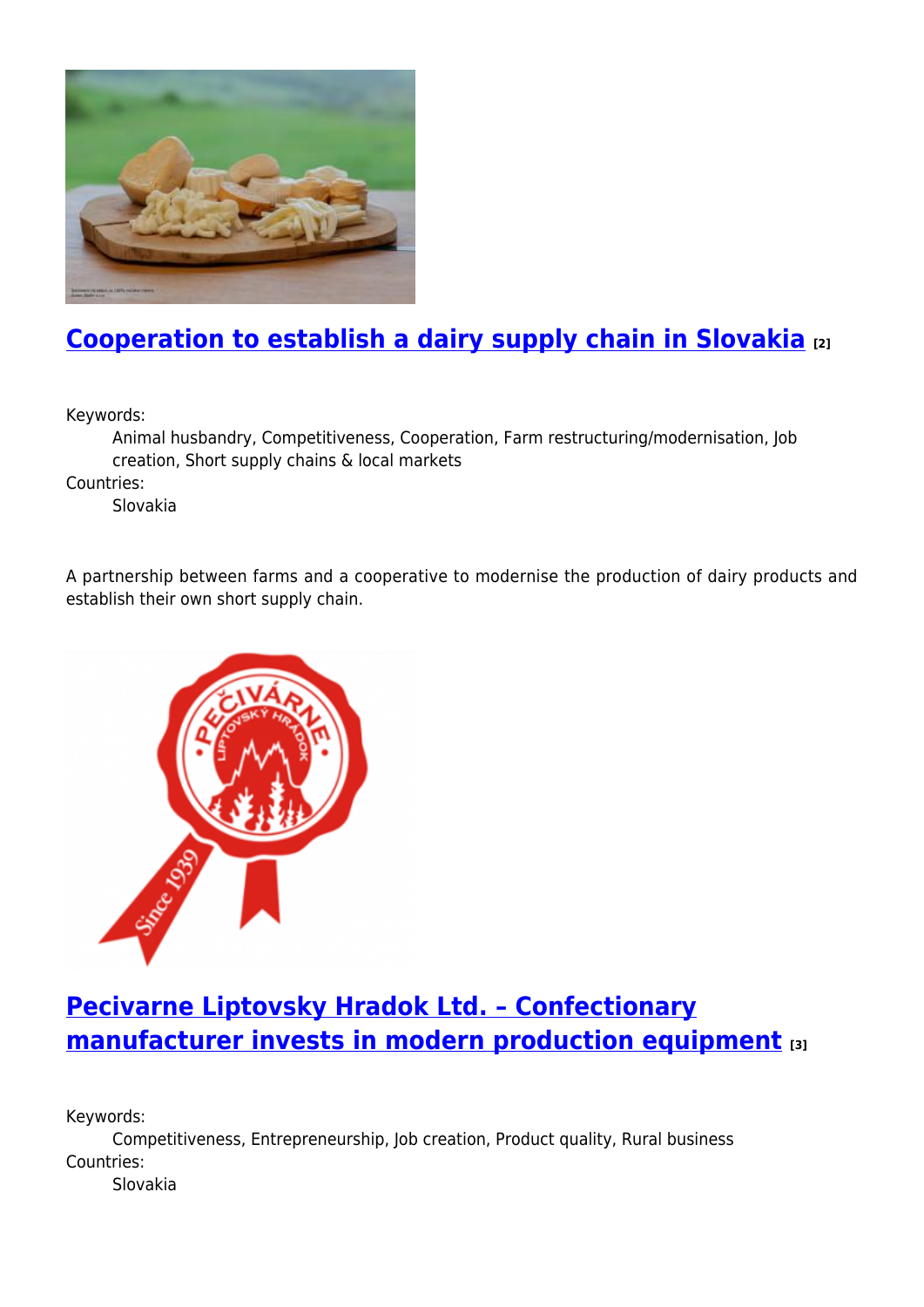A Slovakian company with a long history of manufacturing confectionery products benefited from Rural Development Programme support to modernise its equipment and production processes.



## **[Introducing a new technology for innovative processing of](https://enrd.ec.europa.eu/projects-practice/introducing-new-technology-innovative-processing-soybean_en) [soybean](https://enrd.ec.europa.eu/projects-practice/introducing-new-technology-innovative-processing-soybean_en) [4]**

Keywords:

Agriculture, Bioeconomy, Entrepreneurship, Innovation, Job creation, Product quality Countries:

Slovakia

Support from the rural development programme was used to establish an innovative production of GMO-free soybean oil products of superior quality.



### **[Restoring a historic chateau to create a modern winery](https://enrd.ec.europa.eu/projects-practice/restoring-historic-chateau-create-modern-winery_en) [5]**

Keywords:

Competitiveness, Entrepreneurship, Food & Drink, Job creation, Product quality, Tourism Countries:

Slovakia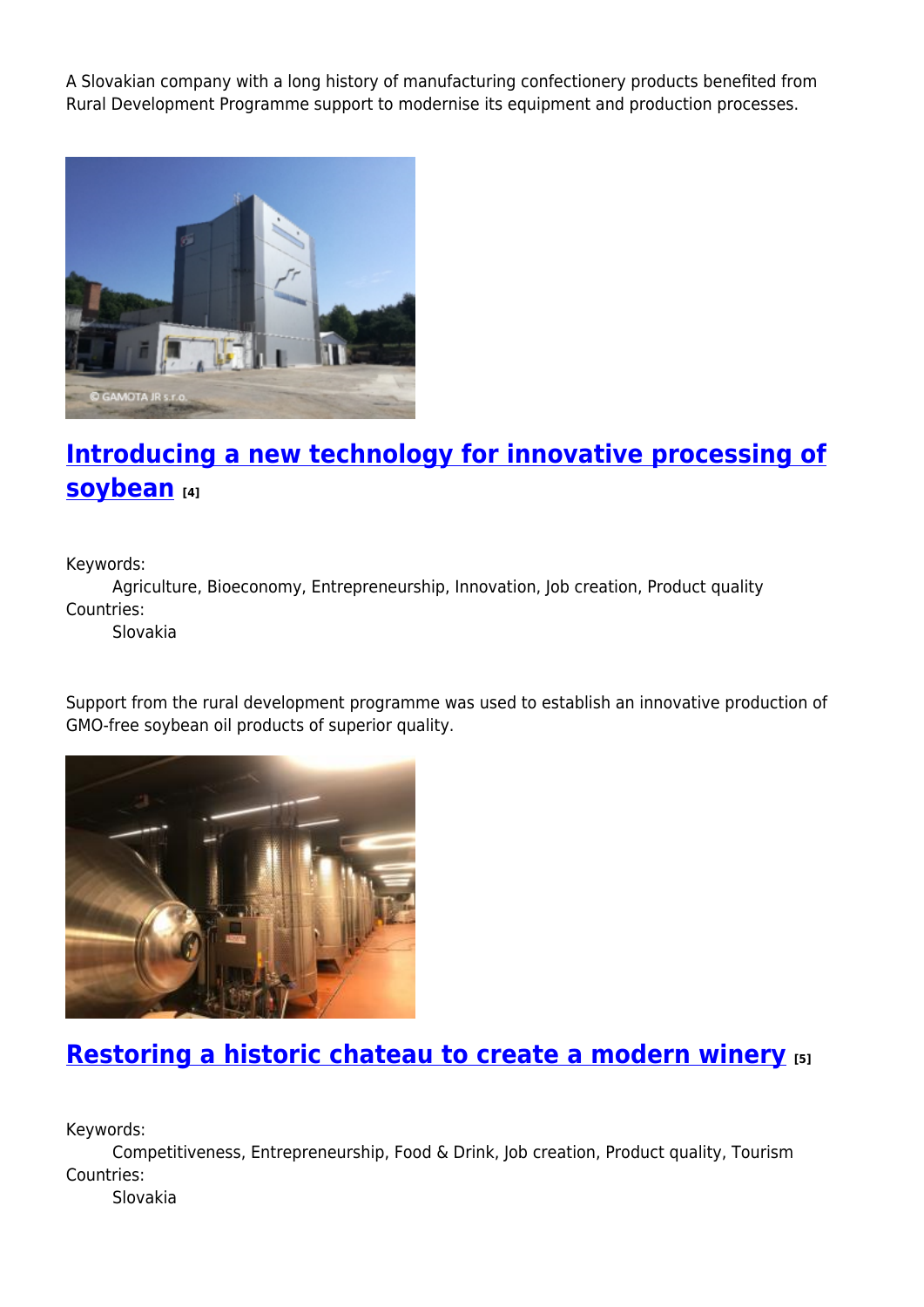A historic Chateau was restored to its initial state and turned into one of the most modern wineproducing facilities in Slovakia.



### **[Bakery Hrinova – Investments to increase the](https://enrd.ec.europa.eu/projects-practice/bakery-hrinova-investments-increase-competitiveness-bakery-business_en) [competitiveness of a bakery business](https://enrd.ec.europa.eu/projects-practice/bakery-hrinova-investments-increase-competitiveness-bakery-business_en) [6]**

Keywords:

Added value, Competitiveness, Entrepreneurship, Job creation, Product quality Countries:

Slovakia

The Slovakian rural development programme supported a high-quality bakery business in its efforts to increase production capacity and profitability.



## **[Lebecco s.r.o. – Expanding the production capacity of a](https://enrd.ec.europa.eu/projects-practice/lebecco-sro-expanding-production-capacity-bakery-company_en) [bakery company](https://enrd.ec.europa.eu/projects-practice/lebecco-sro-expanding-production-capacity-bakery-company_en) [7]**

Keywords:

Farm restructuring/modernisation, Food & Drink, Job creation, Product quality, Rural business Countries:

Slovakia

A bakery company producing high quality traditional bakery products used support from the rural development programme to modernise and expand its production capacity.